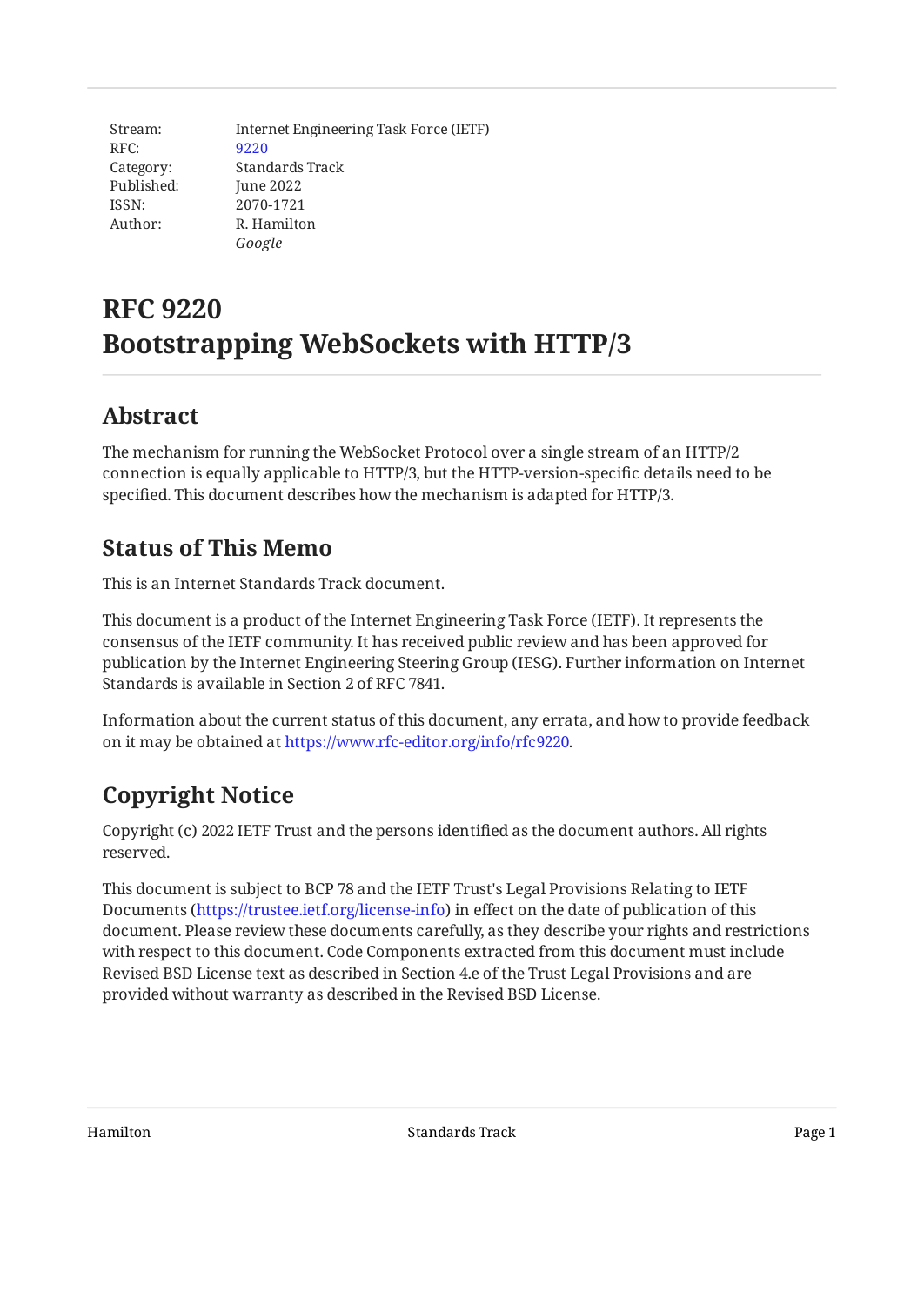### <span id="page-1-0"></span>**[Table of Contents](#page-1-0)**

- [1](#page-1-1). [Introduction](#page-1-1)
- [2](#page-1-2). [Conventions and De](#page-1-2)finitions
- [3](#page-1-3). [WebSockets Upgrade over HTTP/3](#page-1-3)
- [4](#page-2-0). [Security Considerations](#page-2-0)
- [5](#page-2-1). [IANA Considerations](#page-2-1)
- [6](#page-2-2). [Normative References](#page-2-2)

[Acknowledgments](#page-3-0)

[Author's Address](#page-3-1)

### <span id="page-1-1"></span>**[1. Introduction](#page-1-1)**

"[Bootstrapping WebSockets with HTTP/2"](#page-3-2) [RFC8441] defines an extension to HTTP/2 [HTTP/2] that is also useful in [HTTP/3](#page-2-4) [HTTP/3]. This extension makes use of an HTTP/2 setting. [Appendix A.3](https://www.rfc-editor.org/rfc/rfc9114#appendix-A.3) of [[HTTP/3](#page-2-4)] gives some guidance on what changes (if any) are appropriate when porting settings from HTTP/2 to HTTP/3.

#### <span id="page-1-2"></span>**[2. Conventions and De](#page-1-2)finitions**

The key words "MUST", "MUST NOT", "REQUIRED", "SHALL", "SHALL NOT", "SHOULD", "SHOULD NOT", "**RECOMMENDED", "NOT RECOMMENDED", "MAY",** and "OPTIONAL" in this document are to be interpreted as described in BCP 14 [RFC2119] [RFC8174] when, and only when, they appear in all capitals, as shown here.

# <span id="page-1-3"></span>**[3. WebSockets Upgrade over HTTP/3](#page-1-3)**

[[RFC8441\]](#page-3-2) defines a mechanism for running the WebSocket Protocol [RFC6455] over a single stream of an HTTP/2 connection. It defines an Extended CONNECT method that specifies a new ":protocol" pseudo-header field and new semantics for the ":path" and ":authority" pseudo-header fields. It also defines a new HTTP/2 setting sent by a server to allow the client to use Extended CONNECT.

The semantics of the pseudo-header fields and setting are identical to those in HTTP/2 as defined in[RFC8441]. Appendix A.3 of [HTTP/3] requires that HTTP/3 settings be registered separately for HTTP/3. The SETTINGS\_ENABLE\_CONNECT\_PROTOCOL value is 0x08 (decimal 8), as in HTTP/2.

Hamilton Standards Track Page 2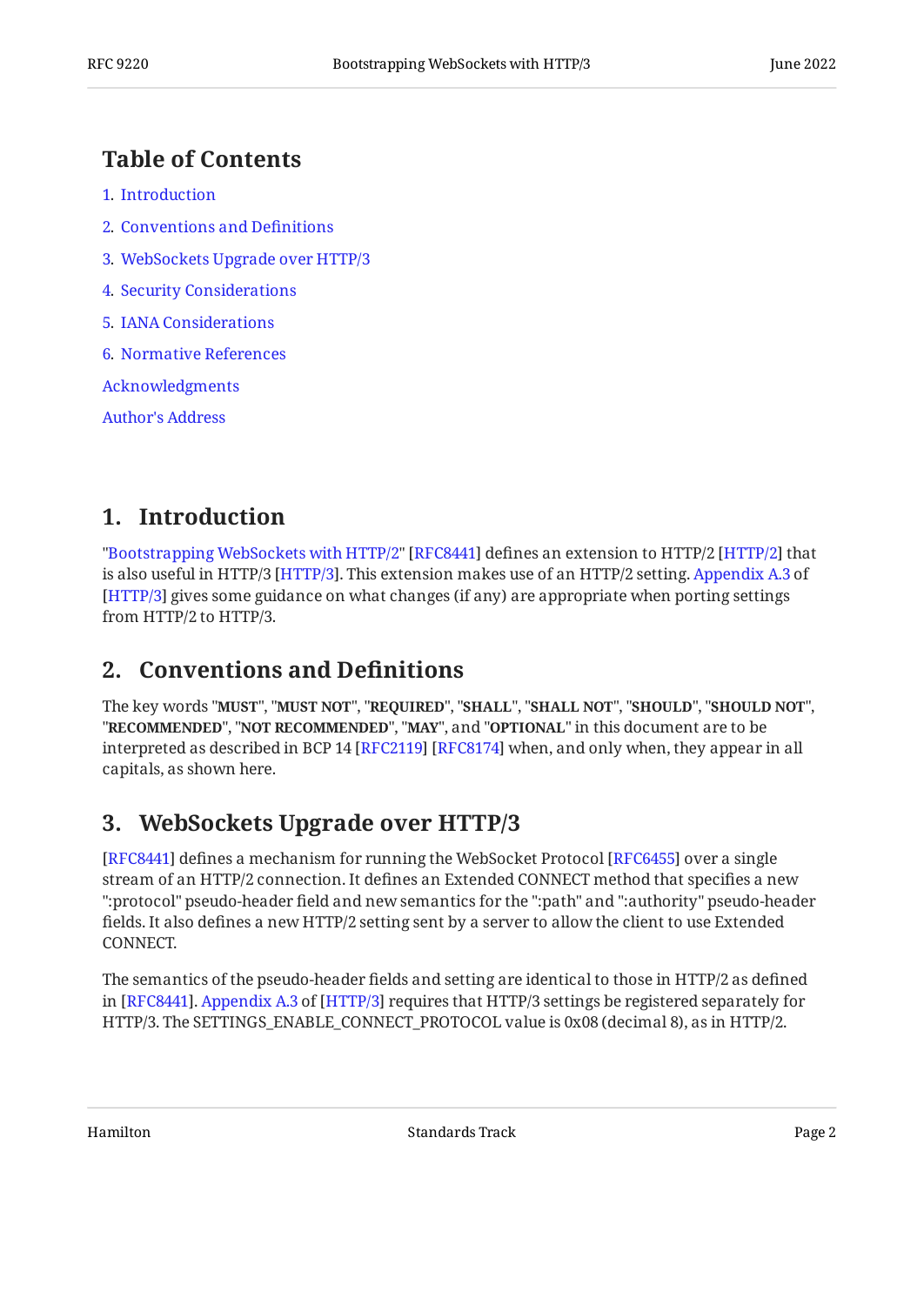If a server advertises support for Extended CONNECT but receives an Extended CONNECT request with a ":protocol" value that is unknown or is not supported, the server **SHOULD** respond to the request with a 501 (Not Implemented) status code ([Section 15.6.2](https://www.rfc-editor.org/rfc/rfc9110#section-15.6.2) of [[HTTP](#page-2-6)]). A server **MAY** provide more information via a "problem details" response [RFC7807].

The HTTP/3 stream closure is also analogous to the TCP connection closure of [RFC6455]. Orderly TCP-level closures are represented as a FIN bit on the stream ([Section 4.4](https://www.rfc-editor.org/rfc/rfc9114#section-4.4) of [[HTTP/3](#page-2-4)]). RST exceptions are represented with a stream error [\(](https://www.rfc-editor.org/rfc/rfc9114#section-8)Section 8 of  $[HTTP/3]$ ) of type H3\_REQUEST\_CANCELLED ([Section 8.1](https://www.rfc-editor.org/rfc/rfc9114#section-8.1) of [\[HTTP/3](#page-2-4)]).

### <span id="page-2-0"></span>**[4. Security Considerations](#page-2-0)**

<span id="page-2-1"></span>This document introduces no new security considerations beyond those discussed in [\[RFC8441](#page-3-2)].

# **[5. IANA Considerations](#page-2-1)**

This document registers a new setting in the "HTTP/3 Settings" registry ([Section 11.2.2](https://www.rfc-editor.org/rfc/rfc9114#section-11.2.2) of [[HTTP/3](#page-2-4)]).

Value: 0x08

Setting Name: SETTINGS\_ENABLE\_CONNECT\_PROTOCOL

Default: 0

Status: permanent

Specification: This document

Change Controller: IETF

<span id="page-2-2"></span>Contact: HTTP Working Group (ietf-http-wg@w3.org)

#### <span id="page-2-6"></span>**[6. Normative References](#page-2-2)**

- **[HTTP]** Fielding, R., Ed., Nottingham, M., Ed., and J. Reschke, Ed., "HTTP Semantics", STD 97, RFC 9110, DOI 10.17487/RFC9110, June 2022, [<https://www.rfc-editor.org/info/](https://www.rfc-editor.org/info/rfc9110) . [rfc9110](https://www.rfc-editor.org/info/rfc9110)>
- <span id="page-2-3"></span>**[HTTP/2]** Thomson, M., Ed. and C. Benfield, Ed., "HTTP/2", RFC 9113, DOI 10.17487/RFC9113, June 2022, <https://www.rfc-editor.org/info/rfc9113>.
- <span id="page-2-4"></span>**[HTTP/3]** Bishop, M., Ed., "HTTP/3", RFC 9114, DOI 10.17487/RFC9114, June 2022, [<https://](https://www.rfc-editor.org/info/rfc9114) . [www.rfc-editor.org/info/rfc9114>](https://www.rfc-editor.org/info/rfc9114)
- <span id="page-2-5"></span>**[RFC2119]** Bradner, S., "Key words for use in RFCs to Indicate Requirement Levels", BCP 14, RFC 2119, DOI 10.17487/RFC2119, March 1997, [<https://www.rfc-editor.org/info/](https://www.rfc-editor.org/info/rfc2119) . [rfc2119](https://www.rfc-editor.org/info/rfc2119)>

Hamilton Standards Track Page 3